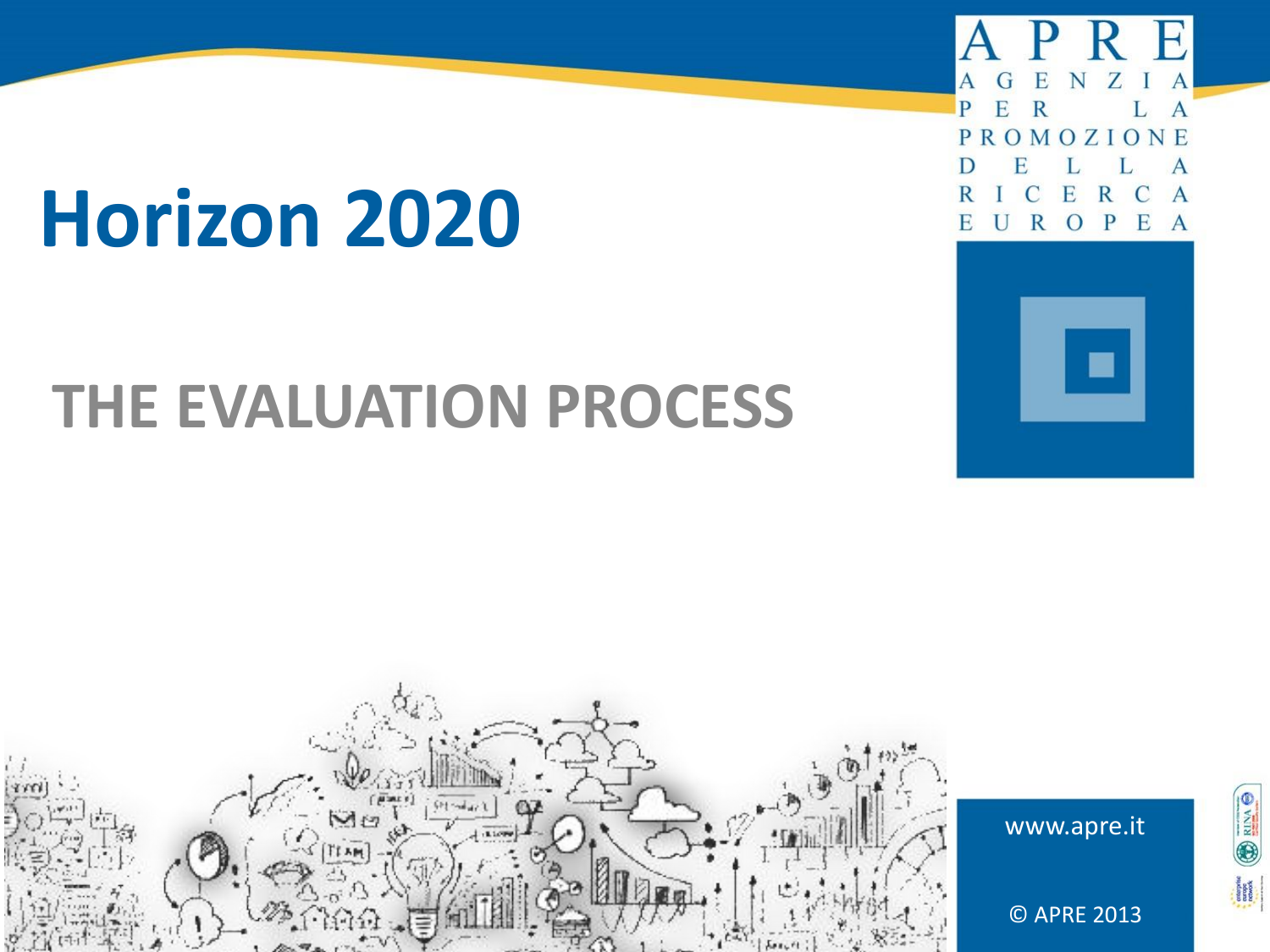# **Adapting to Horizon 2020**



- New types of call  $\rightarrow$  new types of proposal
	- **multi-disciplinary** and multi-sectorial;
	- more emphasis on innovation and **close-to-market**;





**2**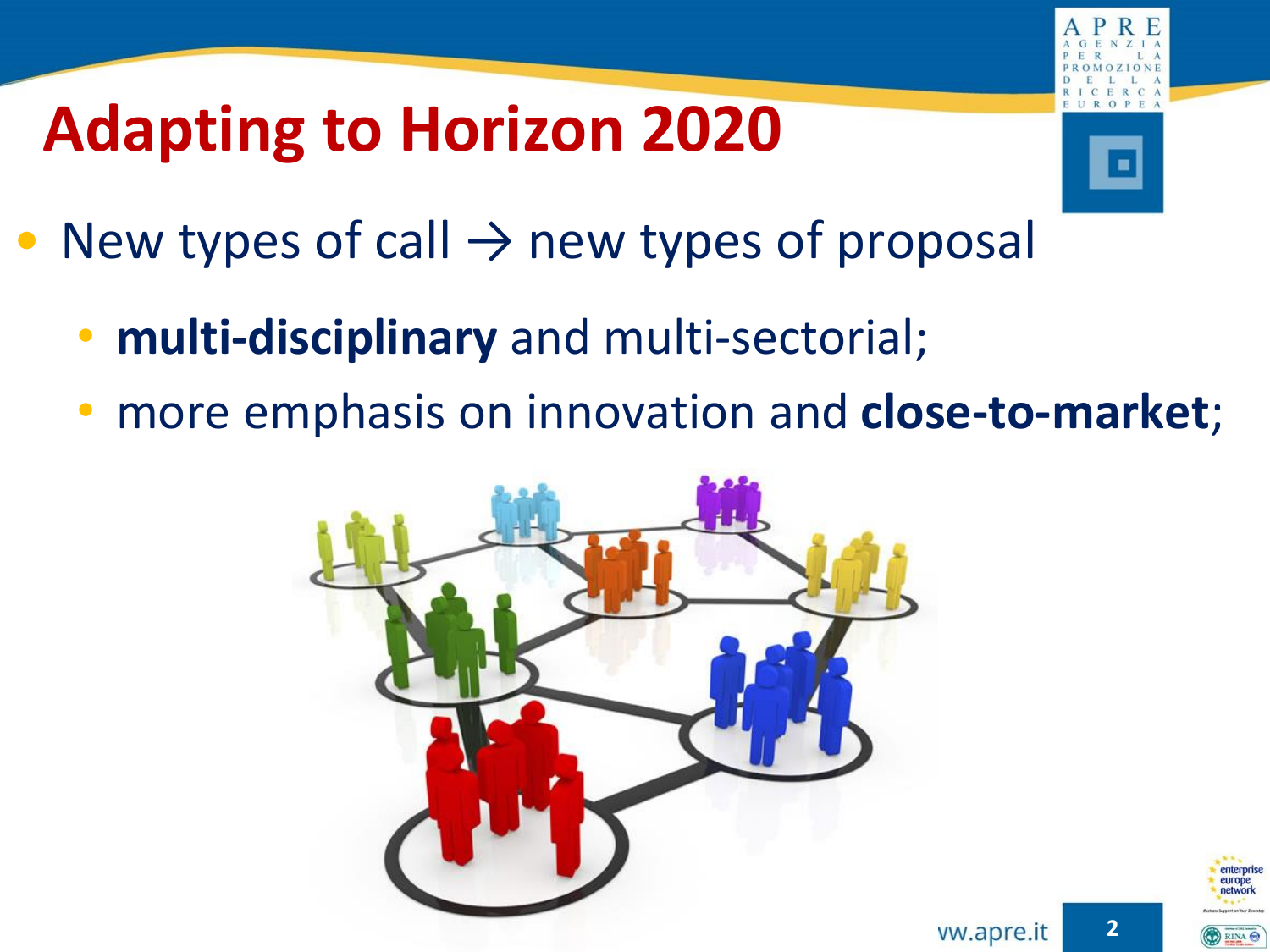# **Eligibility check made by EC**



**3**

**BABY** 

• **EU Commission will check your proposal for eligibility** (against general eligibility criteria set out in General Annexes A and C to the work programme and specific eligibility conditions set out in the work programme for your call).

### **Example:**

**Research & innovation actions require, for instance, a minimum of three independent legal entities established in different Member States or associated countries.**

### • **Specific cases:**

In the case of two-stage submission schemes, an eligibility check is carried out at first stage. At second stage, we will check that the eligibility conditions are still complied with.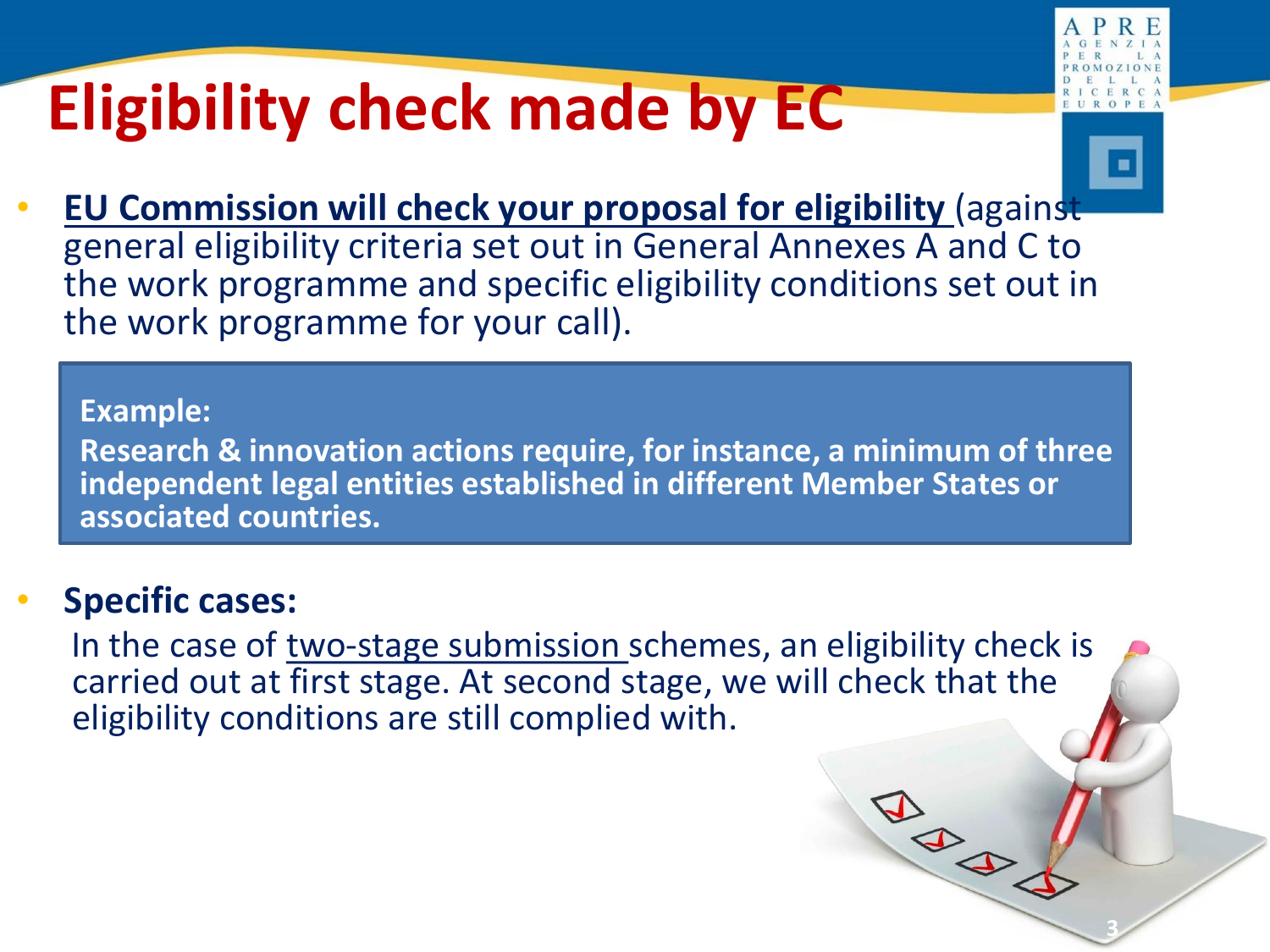# **Evaluation of proposals**

- **EC** chooses its experts
- **Experts** evaluates your proposal
- **EC** establishes its ranked list



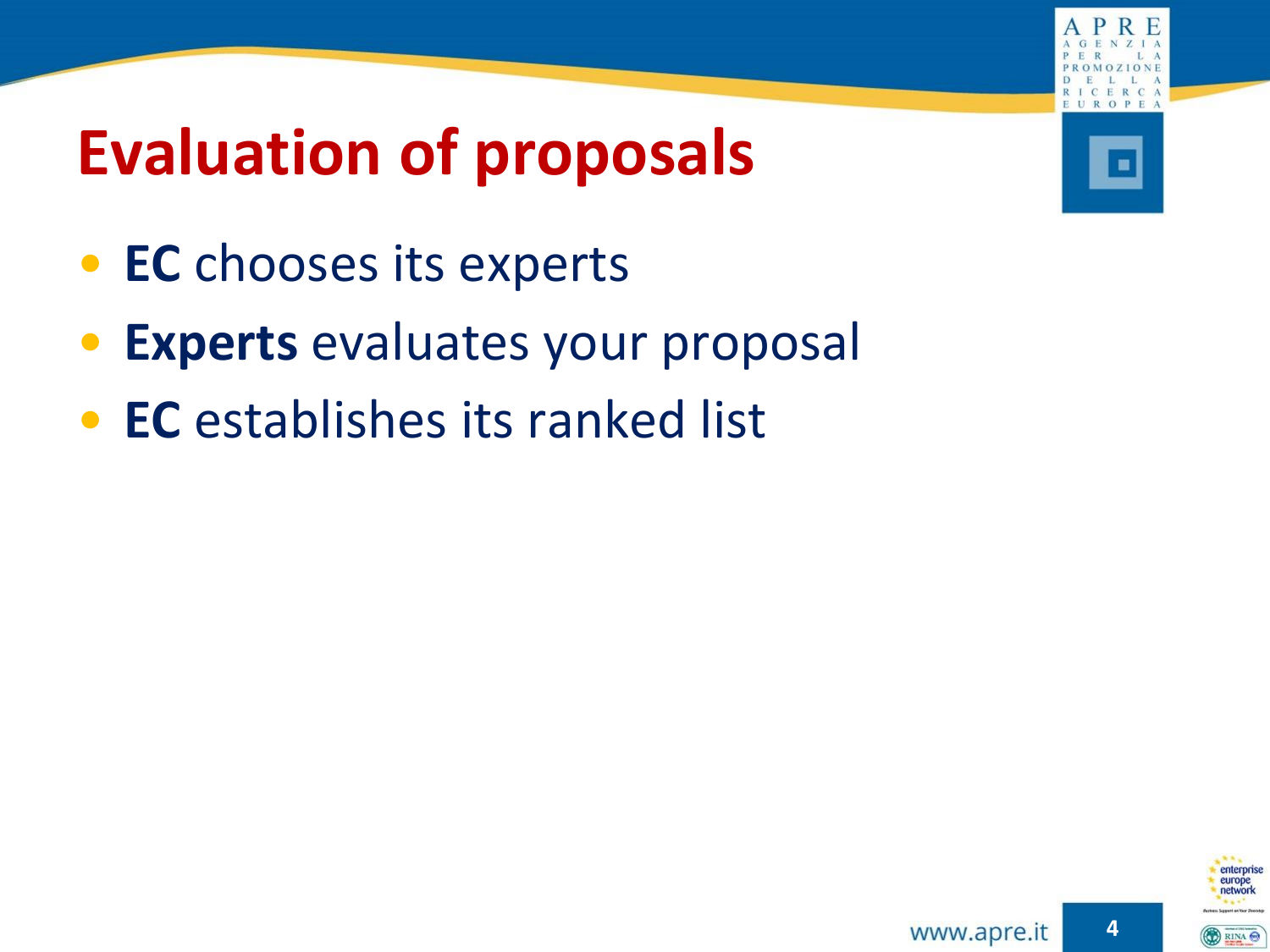

enterprise europe<br>network

**DEINA** 

## **Ethics pre-screening and ethics review**

• In parallel to the evaluation, EC will check if your proposal **complies with ethical principles and relevant legislation**.

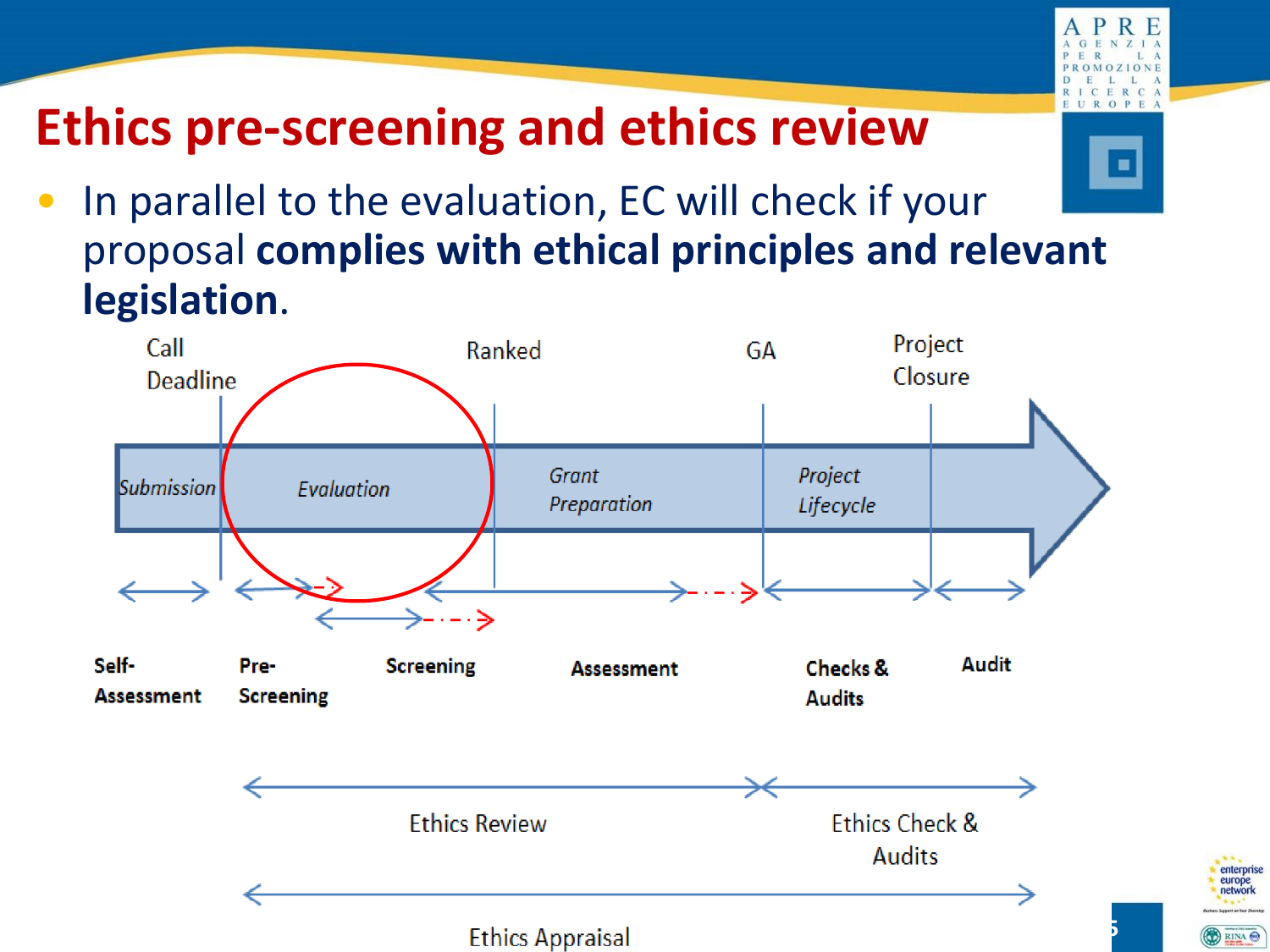## **EC Chooses its experts**



- **How are the evaluators selected?**
	- Looking at **keywords specified in your proposal**.
	- High level of **skills, experience and knowledge in the relevant areas** (*e.g. field, project management, innovation, exploitation, dissemination and communication)*;
	- Provided the above condition can be satisfied, a **balance in terms of**:
		- **skills, experience and knowledge;**
		- **geographical diversity;**
		- **gender;**
		- **where appropriate, the private and public sectors**



**6**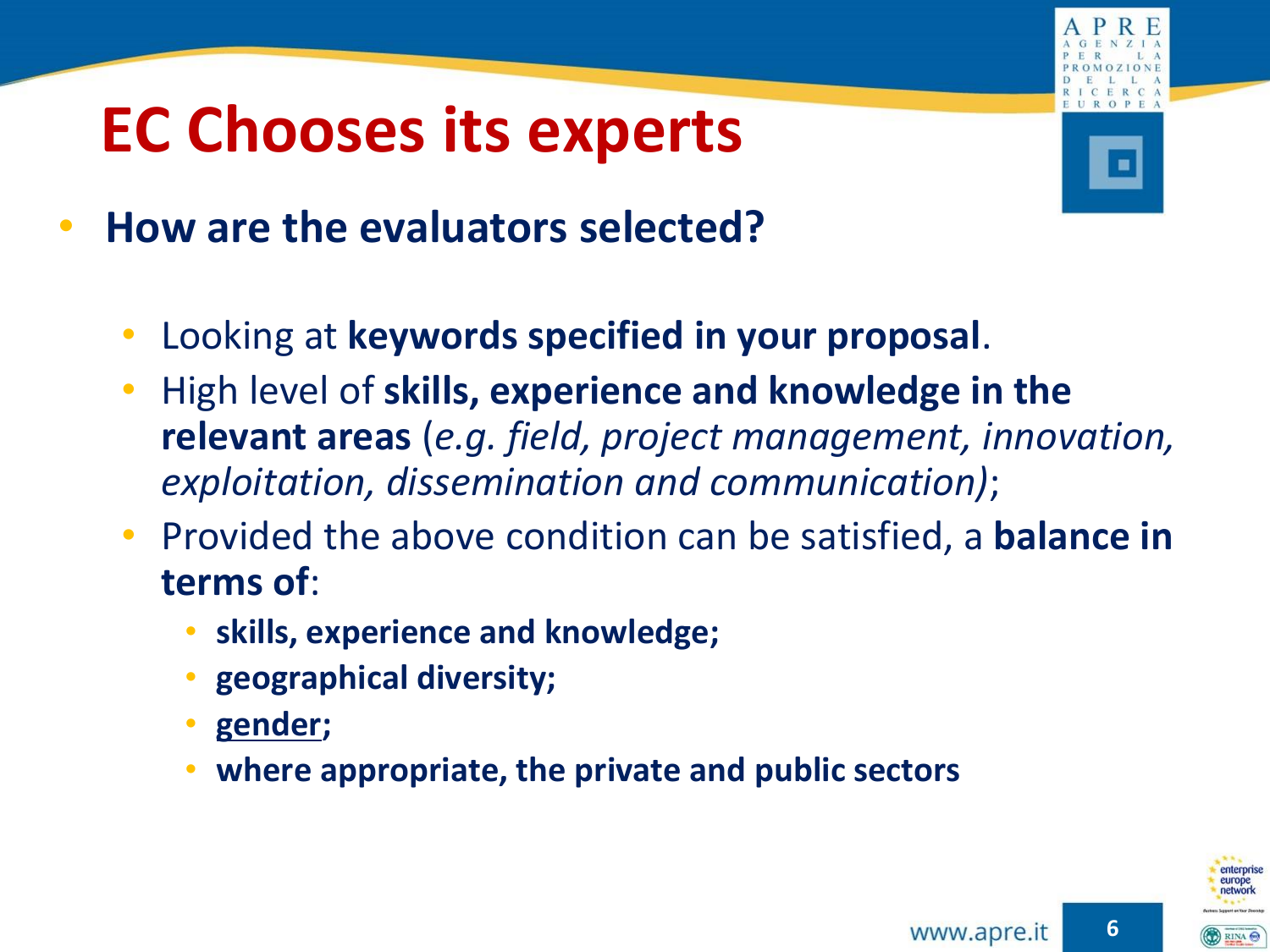## **EC Chooses its experts**



- At least **three independent experts** per proposal (but can be more depending on WP). **Exception:** For the first stage in two-stage submission schemes and for lowvalue grants, it may be that only two experts are used.
- Additional experts appointed for **ethics review.**
- The evaluation process might be followed by one or more **independent observers**.

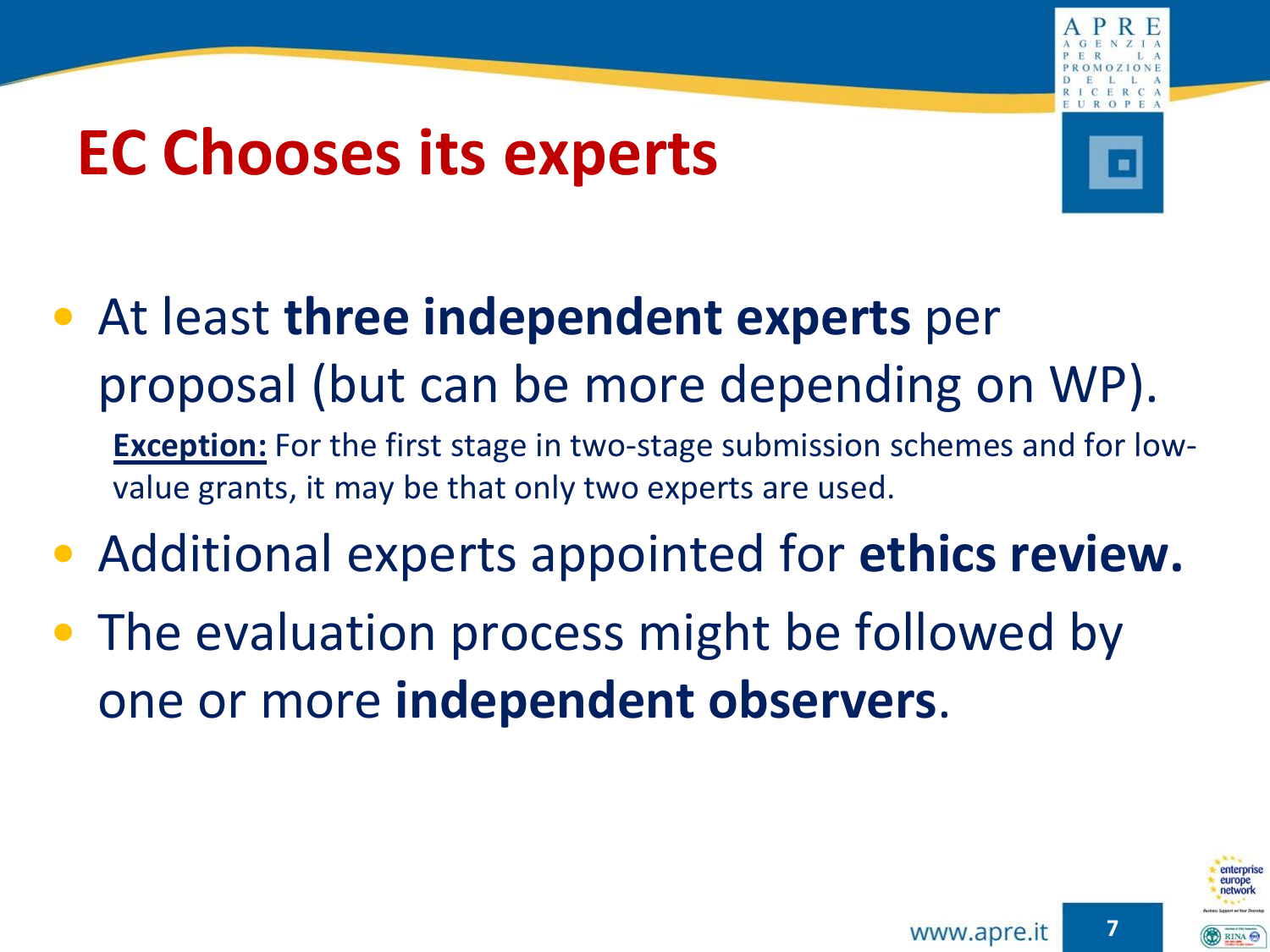# **Conflict of interest**

### **Is considered a conflict of interest exists, if an expert:**

- was involved in the preparation of a proposal;
- •benefits directly or indirectly if a proposal is accepted;
- •has a close family or personal relationship with any person representing an applicant;
- •is a director, trustee or partner or is in any way involved in the management of an applicant;
- •is employed or contracted by one of the applicants or any named subcontractors;
- •is a member of an advisory group set up by the Commission to advise on the preparation of EU or Euratom Horizon 2020 work programmes or work programmes in an area related to the call;
- •is a National Contact Point or is directly working for the Enterprise Europe Network;
- •is a member of a programme committee;
- •for Marie Skłodowska-Curie actions: is acting as a referee of the applicant.



**8**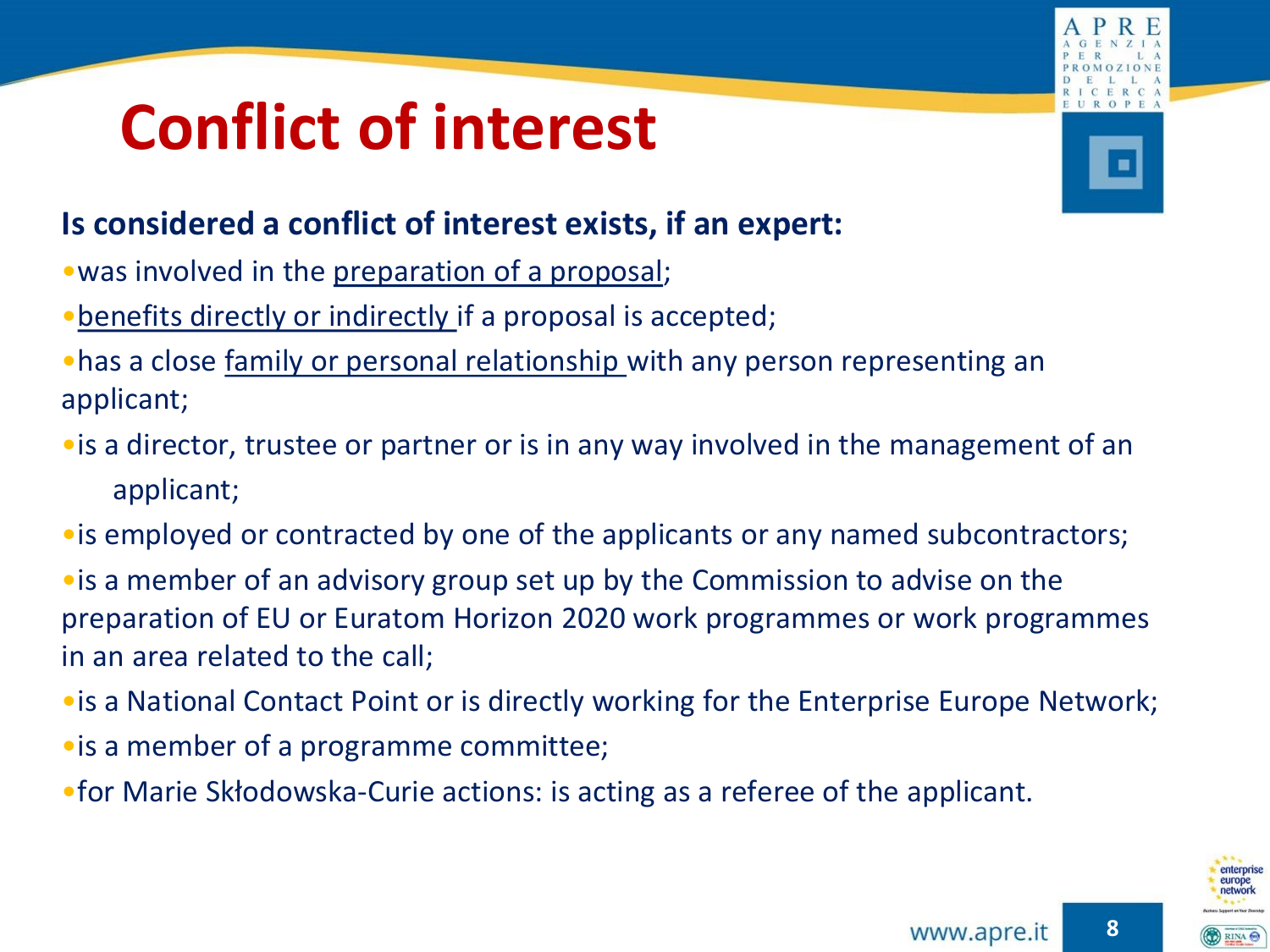

## *Award criteria*

- **Criterion 1 : Excellence**
	- Clarity and Pertinence of the Objectives
	- Credibility of the proposed approach
	- Soundness of the Concept
	- Ambition and State of the Art.

## • **Criterion 2: Impact**

- The expected impacts listed in the work plan
- **Enhancing Innovation Capacity**
- Strengthening Competitiveness
- Any other Environmental
- Effectiveness of the proposed measures to exp
- **Criterion 3: Implementation** 
	- Coherence and Effectiveness of the Work plan
	- **Complementarity**
	- Appropriateness of Structures





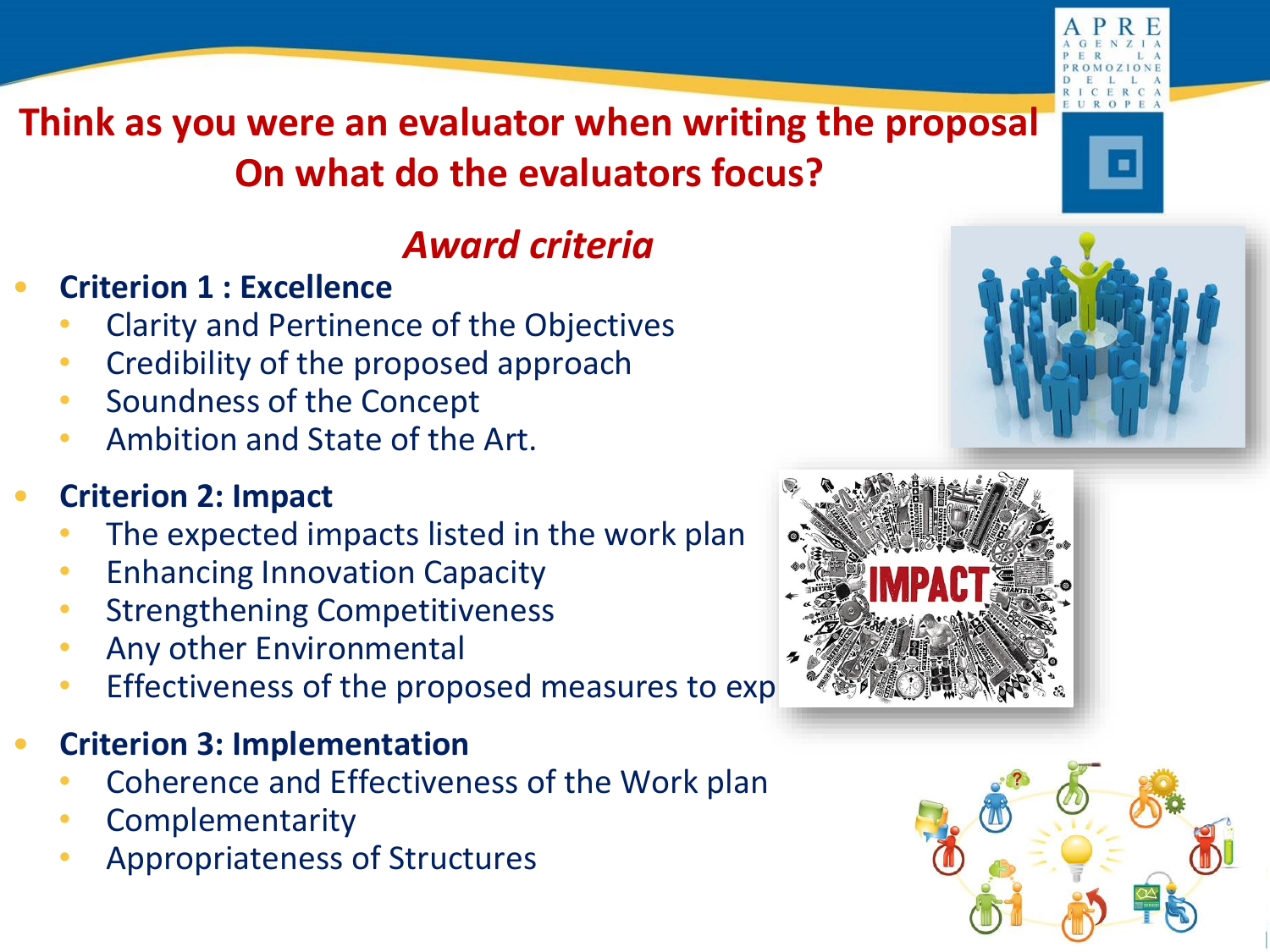# **Scoring/weights/thresholds**

- 
- **Each criterion** scored out of **5** (max 15)
- **Proposal threshold** of 10/**12** (out of 15)
- **Individual criterion** threshold of **3**.
- Unlike FP7, for **Innovation Actions, Fast Track to Innovation** and **SME** instrument…
	- impact criterion weighted by factor of 1.5
	- Impact considered first when scores equal

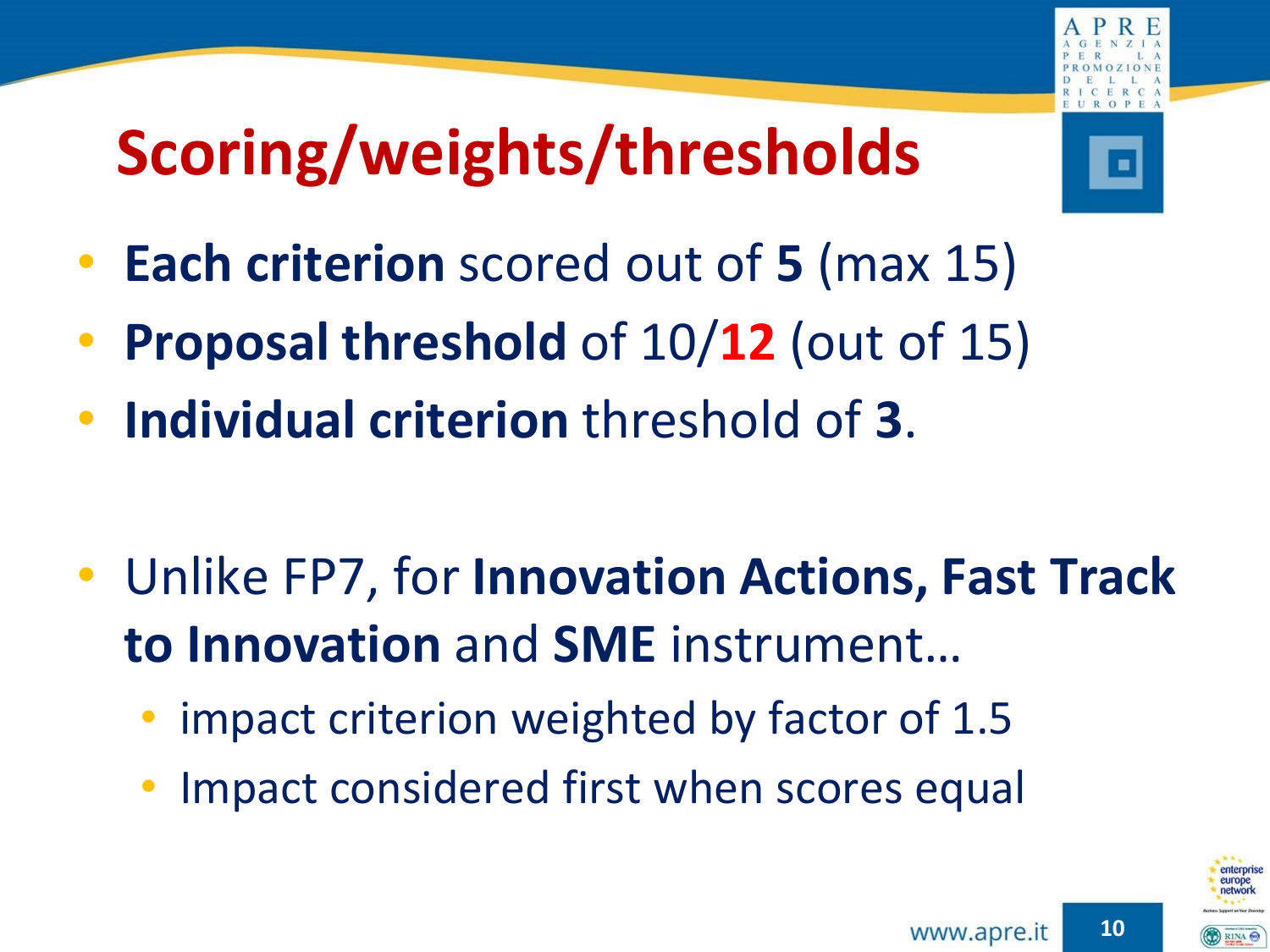

## Evaluation process phases

- Phase 1 Individual evaluation
- Phase 2 Consensus group
- Phase 3 Panel review

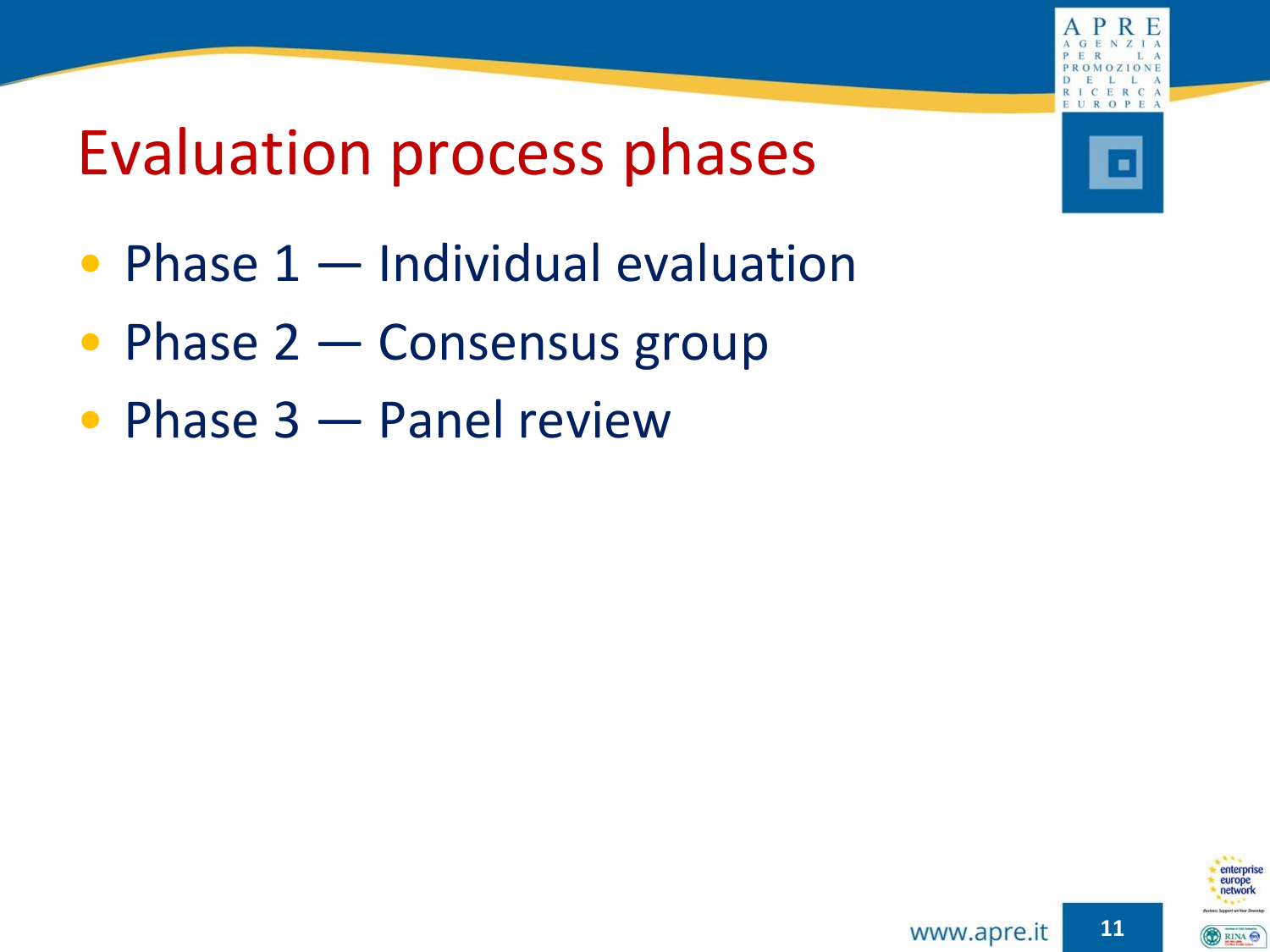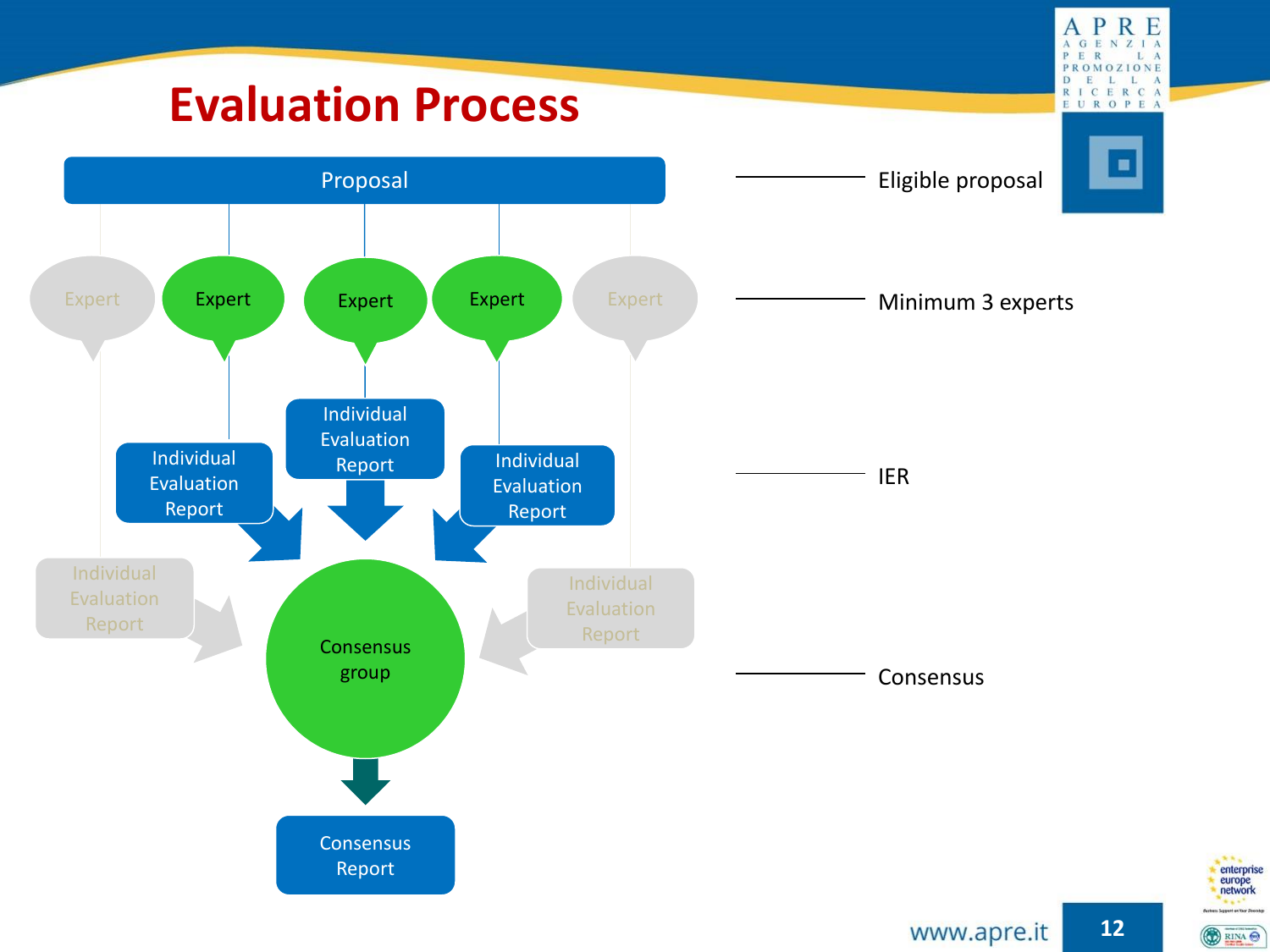

## **Priority of proposals with equal score**



- For each group of tied proposals
	- 1. First consider those that "**fill gaps**" in the WP/topic
	- 2. Of those, look at score for **'excellence**', then at score for **'impact**' *(reverse for Innovation actions & SME instrument)*
	- 3. If still equal, look at **SME** budget
	- 4. If still equal look at **gender** balance in key personnel
	- 5. If still equal, consider **other factors** (overall portfolio, wider H2020, EU objectives etc)



**13**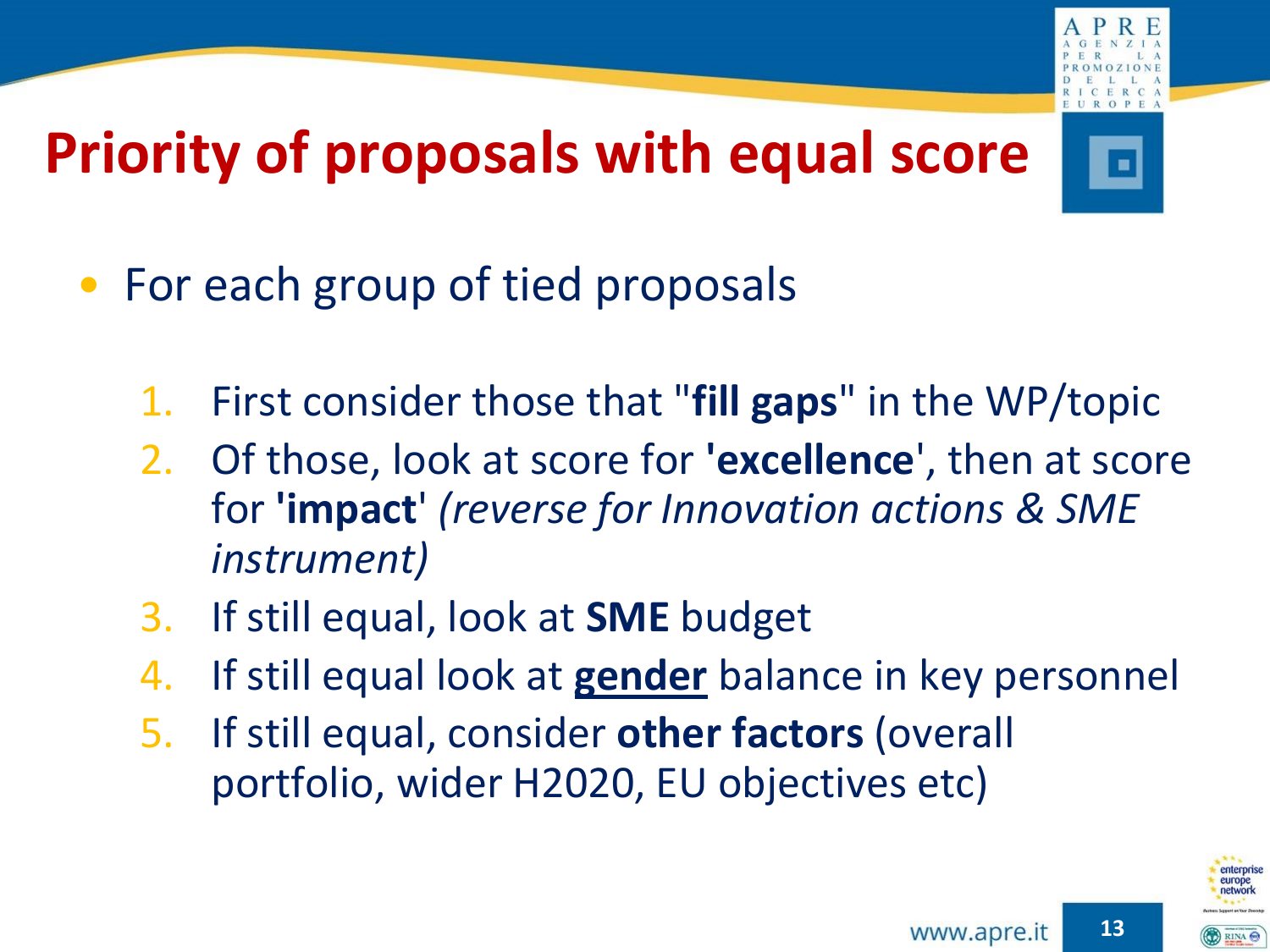## COORDINATORS PERFORMANCE IN SC1-H2020 | CALL 2016-2017

|                     | <b>EXCELLENCE</b> |
|---------------------|-------------------|
| <b>SCORE 1</b>      | 0                 |
| <b>SCORE 2</b>      | 1                 |
| <b>SCORE 3</b>      | 3                 |
| <b>SCORE 4</b>      | 1                 |
| <b>SCORE 5</b>      | 1                 |
| N° ESR              | 6                 |
| weighted<br>average | 3,3               |

**CHALLENGE DEEPENING CLEAR GEOGRAPHICAL COVERAGE CLINICAL STUDY CREDIBILITY CONCEPT SOUNDNESS INTERDISCIPLINARITY MARKET OPPORTUNITIES METHODOLOGICAL DETAILS METHODOLOGICAL DETAILS ON STAKEHOLDER ENGAGEMENT POLICY LEVEL ENGAGEMENT RECRUITMENT CREDIBILITY SMEs ENGAGEMENT STATE-OF-THE-ART weakn esses**



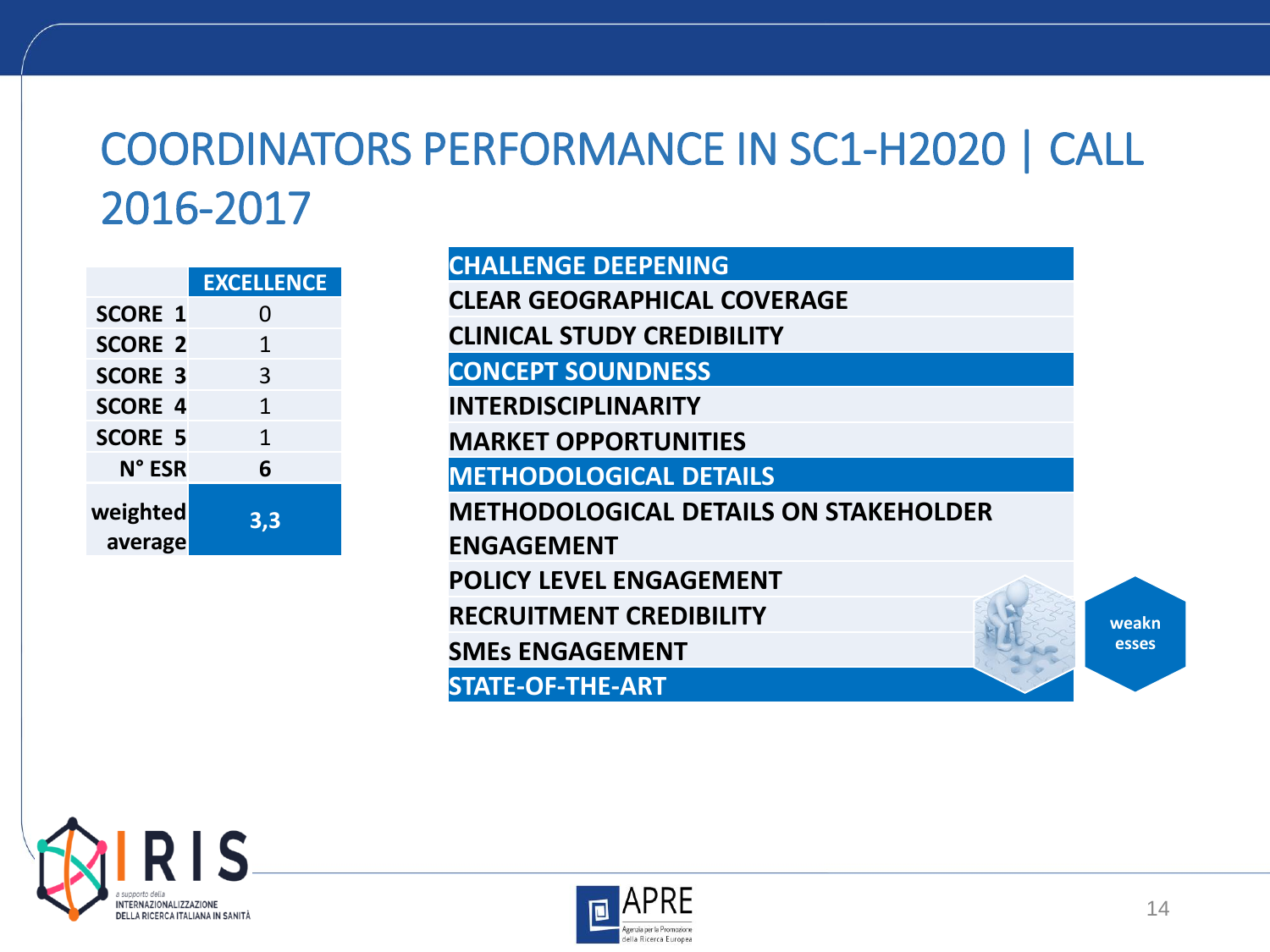## COORDINATORS PERFORMANCE IN SC1-H2020 | CALL 2016-2017

|                     | <b>EXCELLENCE</b> |
|---------------------|-------------------|
| <b>SCORE 1</b>      | O                 |
| <b>SCORE 2</b>      | 1                 |
| <b>SCORE 3</b>      | 3                 |
| <b>SCORE 4</b>      | 1                 |
| <b>SCORE 5</b>      | 1                 |
| N° ESR              | 6                 |
| weighted<br>average | 3,3               |

*(...) The proposal has a ground-breaking potential and clearly moves beyond existing research efforts in (…) The clinical trial is very well designed and follows the recommendations provided by the EMA. (...)* 

*the approach is credible with a clear recruitment strategy.*

*The proposal includes an innovative transdisciplinary com (...)* **Score 5**

**STATE-OF-THE-ART**

**CLINICAL TRIAL DESIGN**

**RECRUITMENT CREDIBILITY**

**TRANSDISCIPLINARITY**



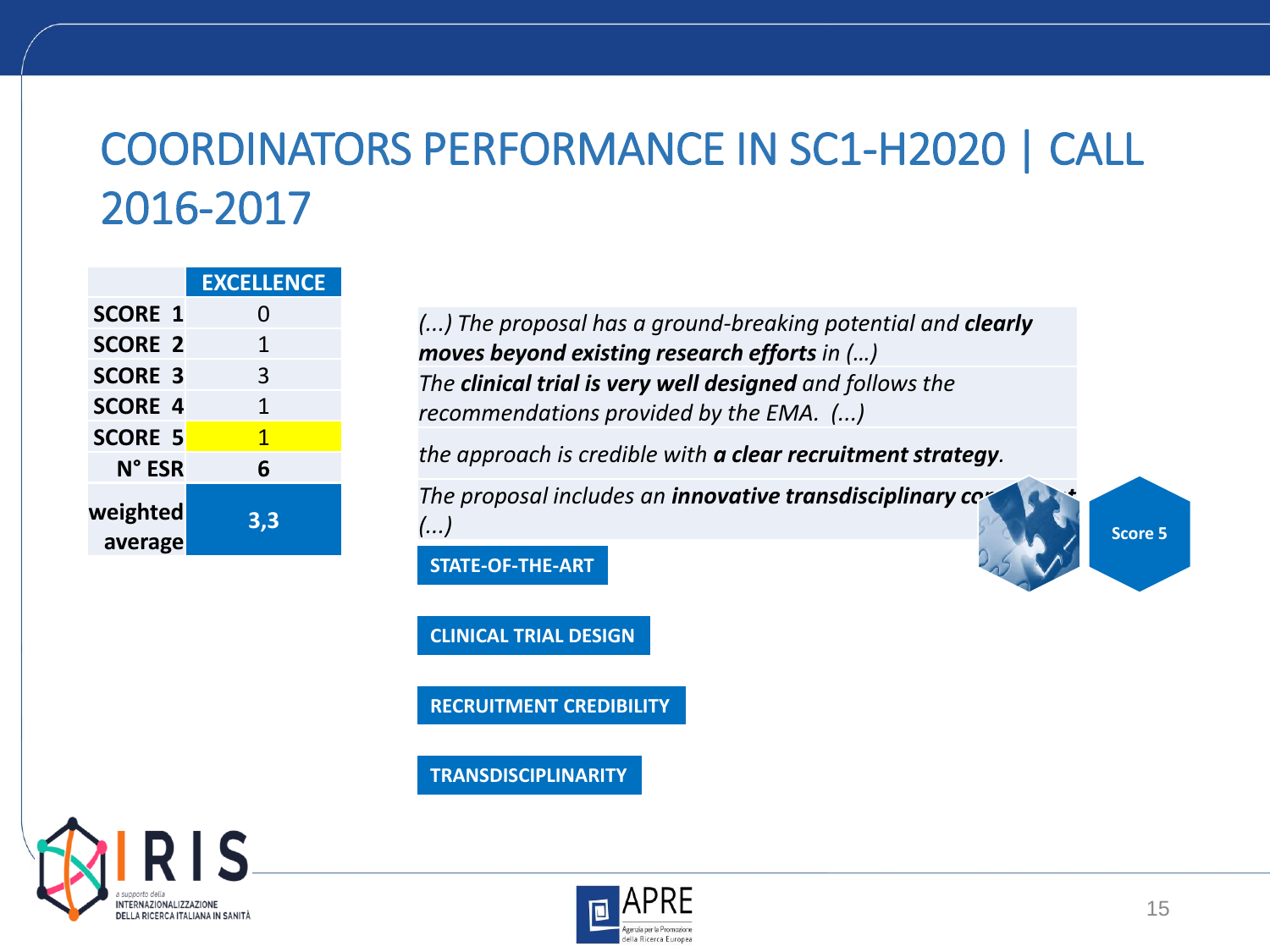## COORDINATORS PERFORMANCE IN SC1-H2020 | CALL 2016-2017

|                | <b>IMPACT</b> |
|----------------|---------------|
|                |               |
| <b>SCORE 1</b> | 0             |
|                |               |
| <b>SCORE 2</b> | 0             |
| <b>SCORE 3</b> | 3             |
|                |               |
| <b>SCORE 4</b> | 3             |
|                |               |
| <b>SCORE 5</b> | 0             |
| N° ESR         | 6             |
|                |               |
| weighted       | 3,5           |
| average        |               |

| <b>COMMUNICATION &amp; DISSEMINATION PLAN</b> |  |  |  |  |
|-----------------------------------------------|--|--|--|--|
| <b>CREDIBILITY</b>                            |  |  |  |  |
| <b>COMORBIDITIES CONSIDERATION</b>            |  |  |  |  |
| <b>EFFECTIVE PLANNING OF RESULTS DELIVERY</b> |  |  |  |  |
| <b>EXPLOITATION (plan)</b>                    |  |  |  |  |
| <b>IMPACT CREDIBILITY</b>                     |  |  |  |  |
| <b>IMPACT ON SCIENTIFIC COMMUNITY</b>         |  |  |  |  |
| <b>IMPACT POTENTIAL DEEPENED</b>              |  |  |  |  |
| <b>IPR</b>                                    |  |  |  |  |
| <b>LICENSING ISSUES</b>                       |  |  |  |  |
| POLICY LEVEL ENGAGEMENT                       |  |  |  |  |
| <b>SMES ENGAGEMENT</b>                        |  |  |  |  |
| <b>SOCIAL IMPACT</b>                          |  |  |  |  |
| <b>TARGET GROUPS</b>                          |  |  |  |  |
| <b>WIDER IMPACT</b>                           |  |  |  |  |





**weakn esses**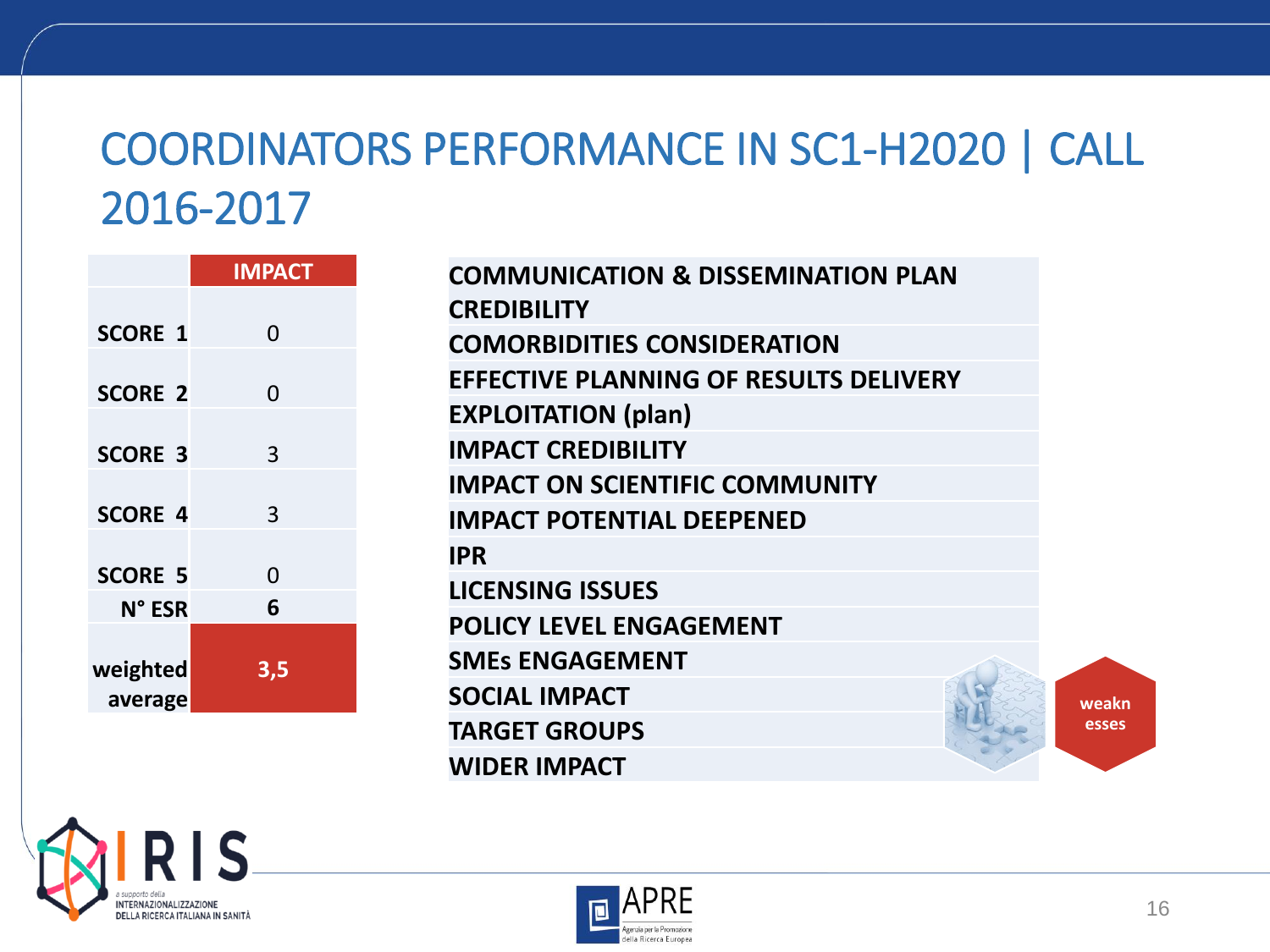## IRCCS COORDINATORS PERFORMANCE IN SC1-H2020 | CALL 2016-2017

|                | <b>IMPLEMENTATI</b>      | <b>CHALLENGE DEEPENING</b>                   |
|----------------|--------------------------|----------------------------------------------|
|                | ON                       | <b>CLINICAL STUDY PHASE II JUSTIFICATION</b> |
| <b>SCORE 1</b> | $\Omega$                 | <b>COSTS JUSTIFICATION</b>                   |
|                |                          | <b>EFFECTIVE WORKPLAN</b>                    |
| <b>SCORE 2</b> | $\mathbf{1}$             | <b>ETHICS and PRIVACY</b>                    |
|                |                          | <b>INTERDISCIPLINARITY</b>                   |
| <b>SCORE 3</b> | $\overline{\phantom{a}}$ | <b>MANUFACTURING CHALLENGES INCLUDED IN</b>  |
|                |                          | <b>WORKPLAN</b>                              |
| <b>SCORE 4</b> | $\overline{\phantom{a}}$ | <b>MILESTONES</b>                            |
| <b>SCORE 5</b> | $\mathbf{1}$             | <b>PROPERLY TARGETED DISSEMINATION</b>       |
| N° ESR         | 6                        | <b>QUALITY ASSURANCE</b>                     |
|                |                          | <b>REAL SCENARIO CONSIDERATION</b>           |
| weighted       | 3,5                      | <b>RISK MANAGEMENT/UNDERSTIMATION</b>        |
| average        |                          | <b>STAKEHOLDERS COOPERATION AND/OR</b>       |
|                |                          | <b>ENGAGEMENT</b>                            |
|                |                          | <b>SUBCONTRACTING JUSTIFICATION</b>          |
|                |                          |                                              |



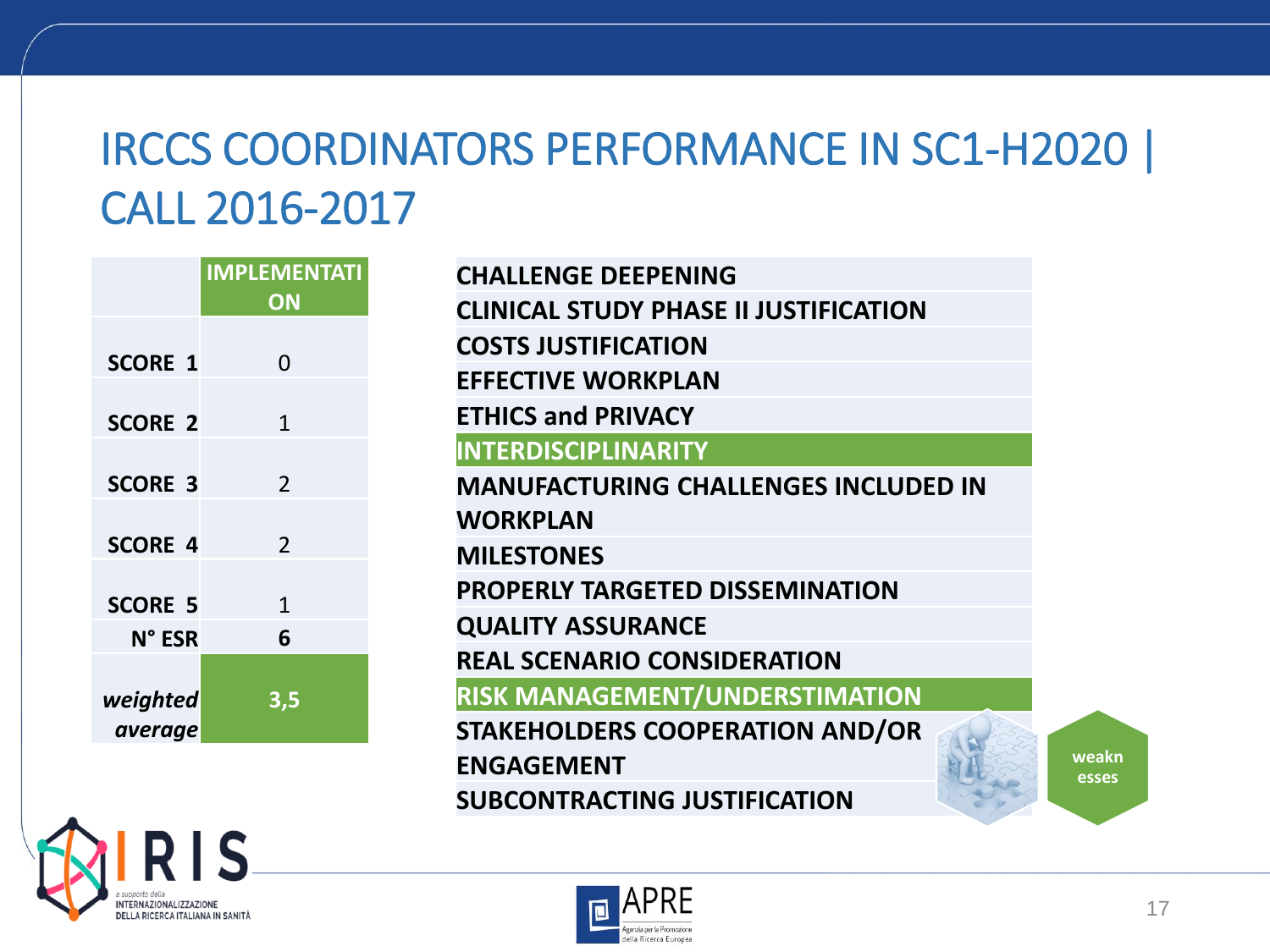## IRCCS COORDINATORS PERFORMANCE IN SC1-H2020 |

*The work plan is coherent and consistent with the*  CALL 2016-2017

|                | <b>IMPLEMENTATI</b><br>ON | All partners<br>complemen            |
|----------------|---------------------------|--------------------------------------|
| <b>SCORE 1</b> | $\Omega$                  | the project<br>The resource          |
| <b>SCORE 2</b> | $\mathbf{1}$              | partners app<br>deliverables         |
| <b>SCORE 3</b> | $\overline{2}$            | The manage<br>organized. R           |
| <b>SCORE 4</b> | $\overline{2}$            | relevant risk<br><b>Patient recr</b> |
| <b>SCORE 5</b> | $\overline{1}$            | clinical cent.<br>patient orgo       |
| N° ESR         | 6                         | properly und<br>and that the         |
| weighted       | 3,5                       | <b>INTERDIS</b>                      |
| average        |                           |                                      |

*objectives of the proposal All partners of the consortium have a valid role and have complementary expertise covering all areas concerned by The resources assigned to the work packages and partners appear in line with their objectives and The management structure and procedures are well organized. Risks have been properly identified and relation measures have been proposed. Patient recruitment will be assured by a network of clinical centres specialized (...) The involvement of patient organizations will ensure that the consortium properly understands end-users needs and expectations, and that their interests will be taken into account.*

### **ISCIPLINARITY**

**Score 5**

**RISK MANAGEMENT/UNDERSTIMATION**

**STAKEHOLDERS COOPERATION AND/OR ENGAGEMENT**



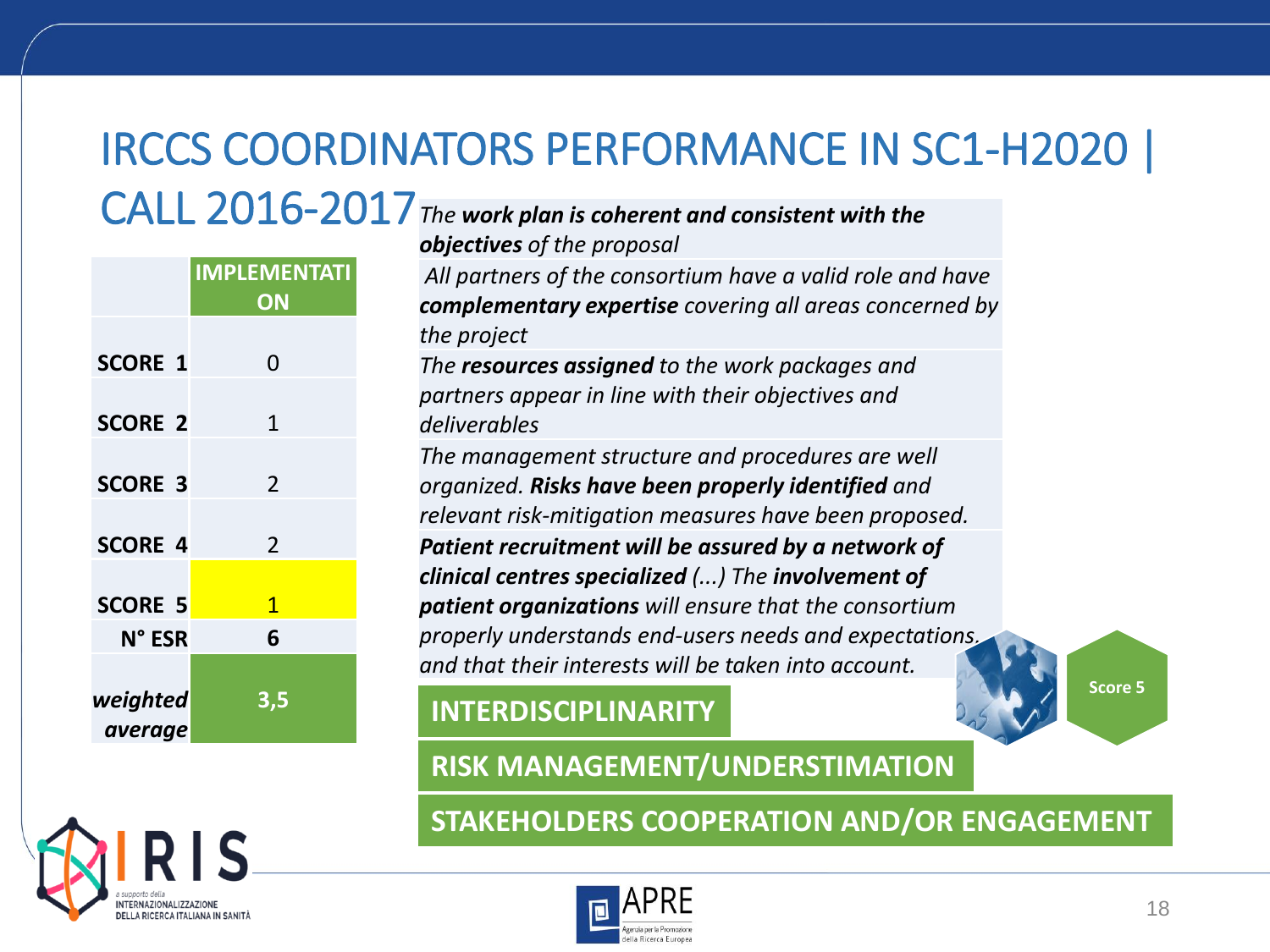# **Useful links**





- **Grant Manual – Section on: proposal submission and evaluation**
- [http://ec.europa.eu/research/participants/data/ref/h2020/grants\\_](http://ec.europa.eu/research/participants/data/ref/h2020/grants_manual/pse/h2020-guide-pse_en.pdf) manual/pse/h2020-guide-pse\_en.pdf
- **Lists of H2020 expert evaluators in SC1 2014 calls** [http://ec.europa.eu/research/participants/data/ref/h2020/experts\\_](http://ec.europa.eu/research/participants/data/ref/h2020/experts_lists/challenges/health/h2020-expertslists-challenges-health-2014_en.xlsx) lists/challenges/health/h2020-expertslists-challenges-health-2014 en.xlsx
- **H2020 Manual - Working as an expert**

[http://ec.europa.eu/research/participants/docs/h2020-funding](http://ec.europa.eu/research/participants/docs/h2020-funding-guide/experts/experts_en.htm)guide/experts/experts\_en.htm